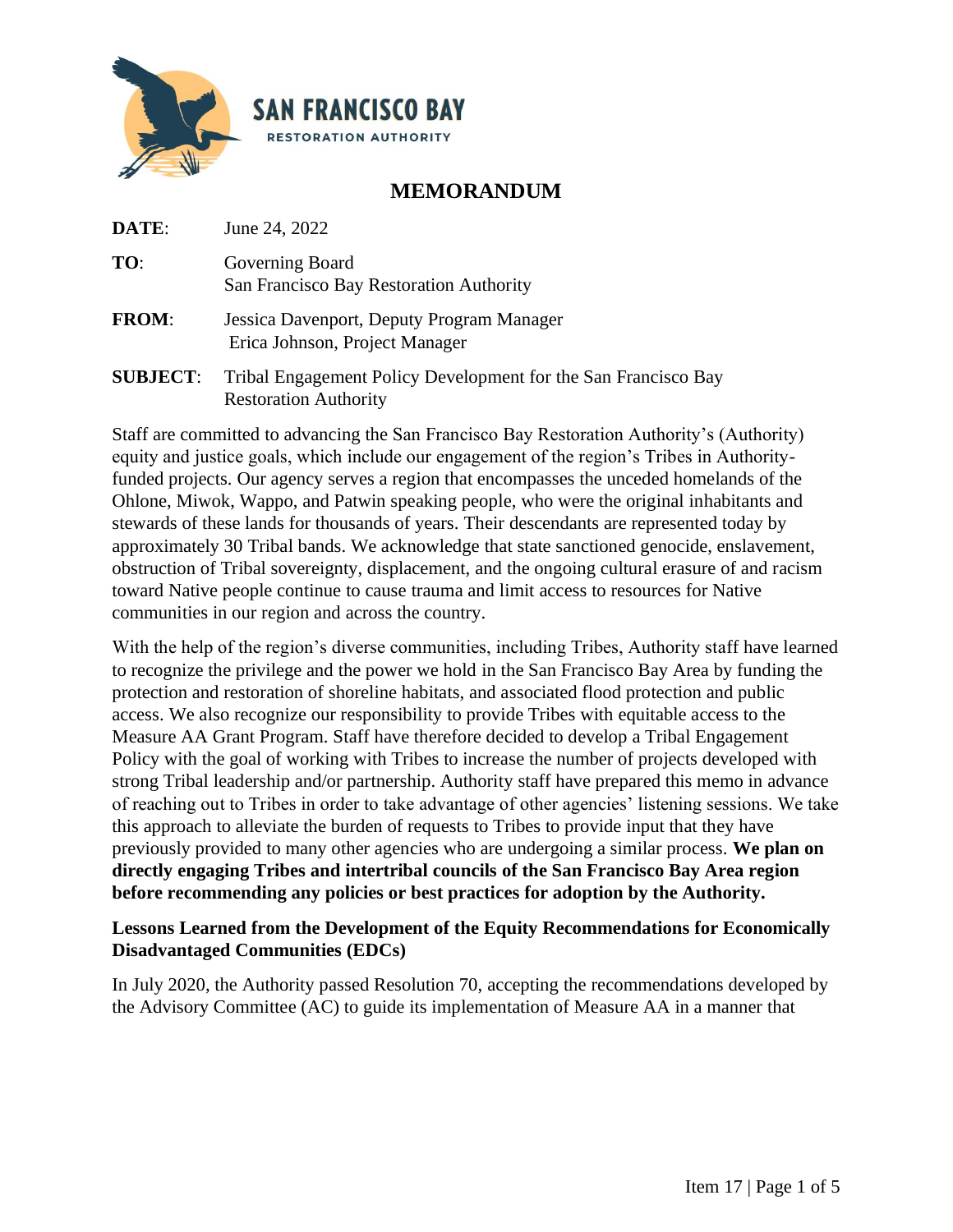benefits economically disadvantaged communities  $(EDCs<sup>1</sup>)$ . (These recommendations are often referred to as "the equity recommendations.")

During the development of the equity recommendations, AC members and staff recognized the importance of engaging Tribes and encouraging their participation in the Measure AA grant program but determined that it would be best to pursue this effort at a later date. Tribes are different from EDCs and the Authority needs to engage with them effectively and respectfully as distinct and sovereign entities. The equity recommendations were accepted by the Governing Board, and staff have been implementing them for almost two years. Staff are now beginning development of a Tribal Engagement Policy that is intended to reach all Tribes of the region regardless of federal or state recognition status.

Key themes addressed by the equity recommendations include the following:

- Guide community-based organizations, EDCs, and others into the Measure AA Grant process.
- Foster healthy relationships based on trust, meaningful engagement, and authentic partnerships.
- Remove barriers through a revised grant process including amending scoring criteria to incorporate social and racial justice principles into required criteria.

These themes, particularly building relationships and trust, as well as removing barriers to participation, are equally important to engaging Tribes in our work.

# **Recommendations from Other California Agencies' Tribal Listening Sessions**

Tribal members have expressed some of their needs in prior listening sessions, focus groups, survey responses, or public workshops held by other state and regional agencies in California. Authority staff intend to use these insights as a starting point with which to develop a draft Tribal engagement policy to present to our region's Tribes for more targeted input. These insights, along with their relevance to the Authority's grant programs, are summarized below:

• **Set aside funds for Tribes -** Tribes often do not have the capacity to compete for funding or navigate the complexities of different agency requirements. More Tribal partnerships can arise with dedicated grant funds and technical support for tribes. The Authority will need to consider whether to expand the Community Grants Program to include Tribes or create a dedicated grant program for Tribes. The Authority will also need to consider its potential role in the movement to return lands to Tribes. We anticipate that the opportunities to do so within our jurisdiction will be limited and costly but will consider how we could provide our support should the opportunity arise.

<sup>&</sup>lt;sup>1</sup> The Authority defines an EDC as a census tract with a median household income less than 80% of the area median income. Within this set of low-income communities, the Authority further defines high priority EDCs as groups that are historically underrepresented in environmental policymaking and/or projects; most economically and environmentally impacted by heavy industrial activity and development; most vulnerable to climate change impacts, due to lack of resources required for community resilience; and severely burdened by housing costs, increasing the risk of displacement.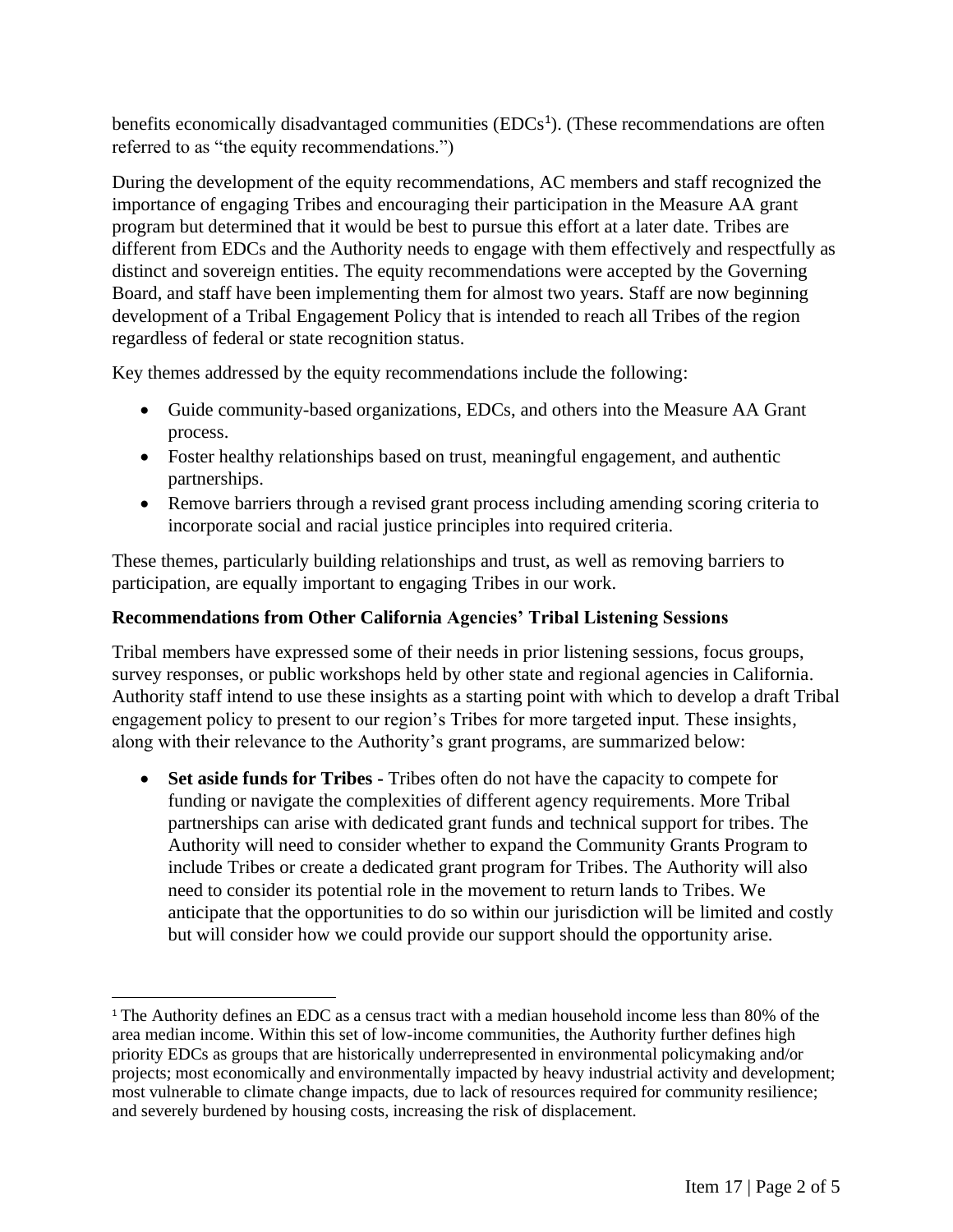- **Support capacity building for Tribes -** Capacity is a major barrier for effective engagement and partnership with Tribes to address environmental issues. Resources for building their capacity should include, but are not limited to, grant funds that allow for capacity building, compensation for Tribal members' time when participating in consultations on projects, technical support to develop eligible projects, and an Authority staff member whose job is to serve as a liaison with Tribes and educate other Authority staff on how to respectfully engage with and serve Tribes in a culturally competent manner. The guidelines for such grants would be similar to those for the Community Grants Program, in that the Authority could support such projects only if they are designed to lead to on-the-ground projects.
- **Build capacity of the Authority -** The Authority must also improve our capacity to be able to engage with Tribes. Tribes have advised agencies to consult with Tribes in decision making processes with adequate time for Tribes to follow their internal processes of review and decision making; coordinate communication from the Authority and/or across agencies to address overlapping issues and asks; and understand what communication pathways work best for each tribe and use them consistently. The Authority can tap into the best practices being developed by staff of the San Francisco Estuary Partnership, the State Coastal Conservancy, the California Water Boards, and other agencies that have been engaging Tribes for several years through Tribal consultations, grants to Tribes, and through funding nonprofits and agencies that partner with Tribes on their projects. For further assistance, the Authority will reach out to any intertribal councils who have paid staff that specialize in helping agencies build and maintain meaningful relationships with Tribes.
- **Promote culturally relevant restoration work -** Tribes have called for Tribal management practices, such as traditional ecological knowledge, ethnobotany, and restoration and protection of culturally relevant spaces to be included in projects. These practices are not widely understood or accepted due to cultural erasure and exclusion. The Authority can support the implementation of Tribal management practices by incentivizing restoration-focused agencies and organizations funded by Measure AA to partner with Tribes. The Authority can also host networking sessions for Tribes and other organizations, at which Tribes can highlight examples of successful partnerships that brought Tribal management practices to public lands and land trust-owned properties.

Authority staff will continue to compile the recommendations that Tribes have provided to other natural resource agencies and will plan on engaging with the region's Tribes and intertribal councils directly for more targeted input. In the coming months, staff will look into each recommendation to develop a process and a policy that engages all of the region's Tribes regardless of federal or state recognition. The Authority will also engage in formal consultation with Tribes to the extent possible.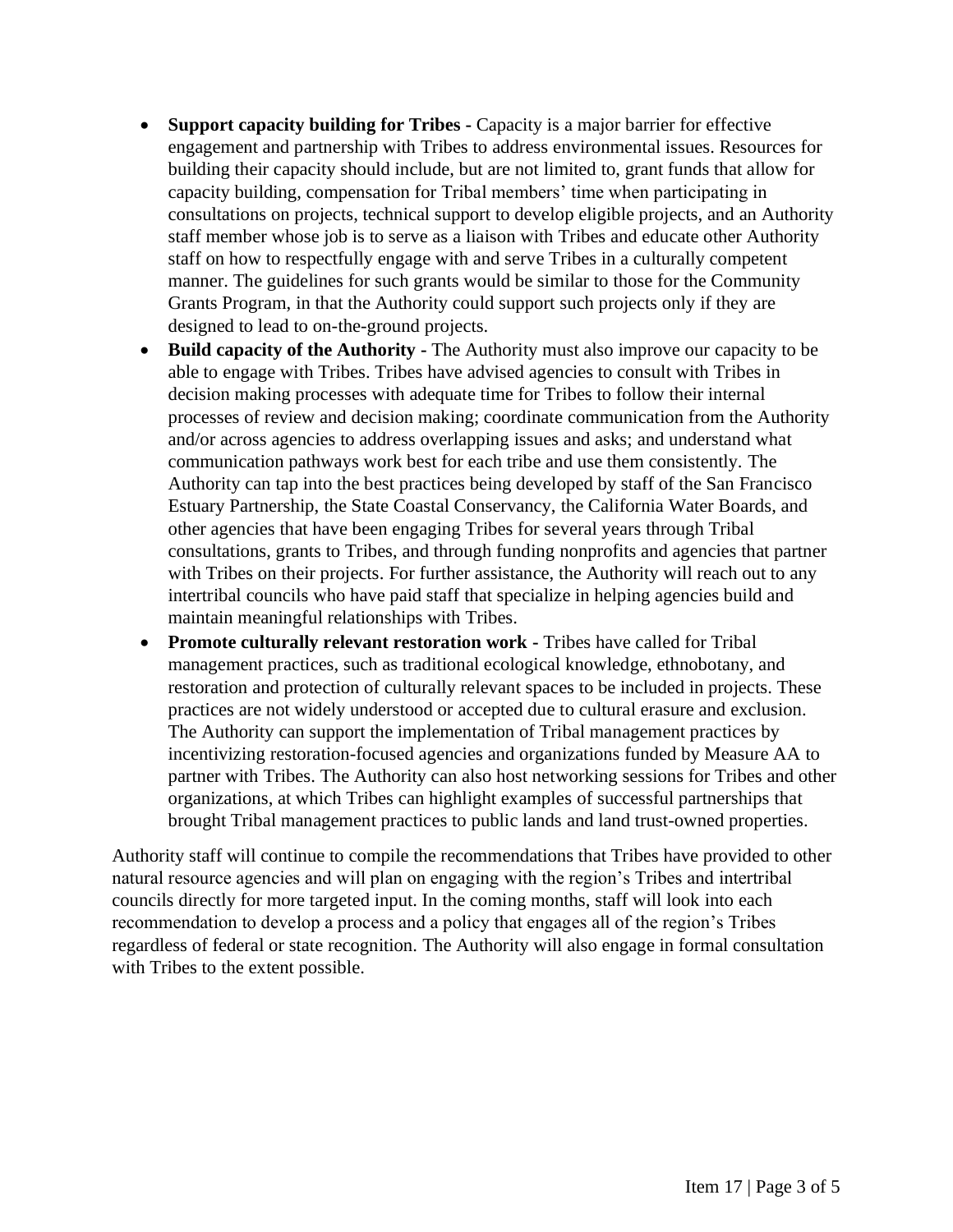## **Tentative Timeline for Tribal Engagement Policy Development**

Our tentative timeline outlines next steps in the process and future opportunities to comment on the proposed Tribal Engagement Policy, however the timeline is subject to change based on the availability and capacity of Tribes to participate:

| May 2022         | Tribal Engagement Policy Development memo presented to AC.                                                       |
|------------------|------------------------------------------------------------------------------------------------------------------|
| June 2022        | Tribal Engagement Policy Development memo presented to Governing<br>Board.                                       |
| <b>Fall 2022</b> | Focus group and one-on-one meetings with Tribal representatives to get<br>input on policy.                       |
|                  | Staff draft the policy.                                                                                          |
| Winter 2022      | Comment period for Tribal representatives to vet the draft policy and<br>follow-up meeting to discuss revisions. |
| Spring 2023      | Draft Tribal Engagement Policy presented to AC.                                                                  |
|                  | Draft Tribal Engagement Policy presented to Governing Board.                                                     |
|                  | Summer 2023 Meeting with Tribal representatives to present revisions and seek<br>additional input.               |
| Fall 2023        | Proposed Final Tribal Engagement Policy presented to AC to request<br>recommendation of support.                 |
| Fall 2023        | Proposed Final Tribal Engagement Policy presented to Governing Board<br>for adoption.                            |

## **Examples of Restoration Projects with Strong Tribal Leadership and Partnerships**

Although Tribal engagement is a new area for the Authority, Tribes already have a long history of taking leadership and partnership roles in conservation and restoration projects in California. Some recent examples of Bay Area projects with strong Tribal leadership and partnership include:

- The Youth Engagement and Service Learning in East Oakland Project funded by the Authority, the project consists of a partnership between Planting Justice and **Sogorea Te' Land Trust** to develop curriculum centered on topics including Bay habitat restoration, native shoreline plant identification, local environmental justice issues, permaculture, land rematriation and its connection to bay shoreline restoration, and Bay Area Native American history.
- Mount Umunhum Public Access Restoration a partnership between Midpeninsula Open Space Trust District and the **Amah Mutsun Land Trust** resulted in the funding and construction of a sacred circle for Native people to hold ceremony and other public access improvements that revitalized the mountain top.
- Native Stewardship Corps The **Amah Mutsun Land Trust** created an ecological restoration program whose sole participants are Tribal members. The program revitalizes